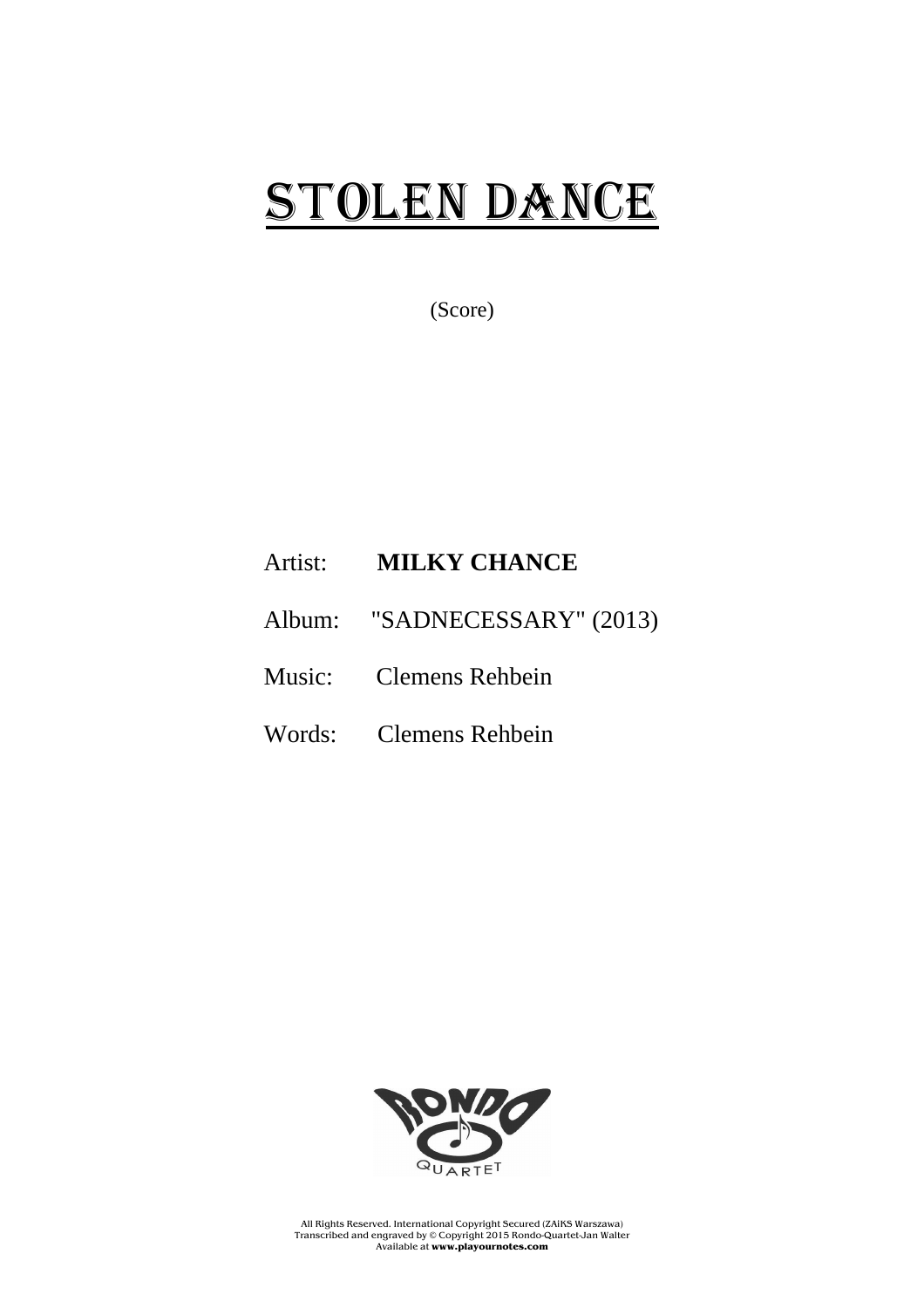SCORE

## STOLEN DANCE

from "SADNECESSARY" (2013)

Music and Words by Clemens Rehbein MILKY CHANCE





All Rights Reserved. International Copyright Secured (ZAiKS Warszawa) Transcribed and engraved by © Copyright 2015 Rondo-Quartet-Jan Walter R.Q. Available at **www.playournotes.com** J.W.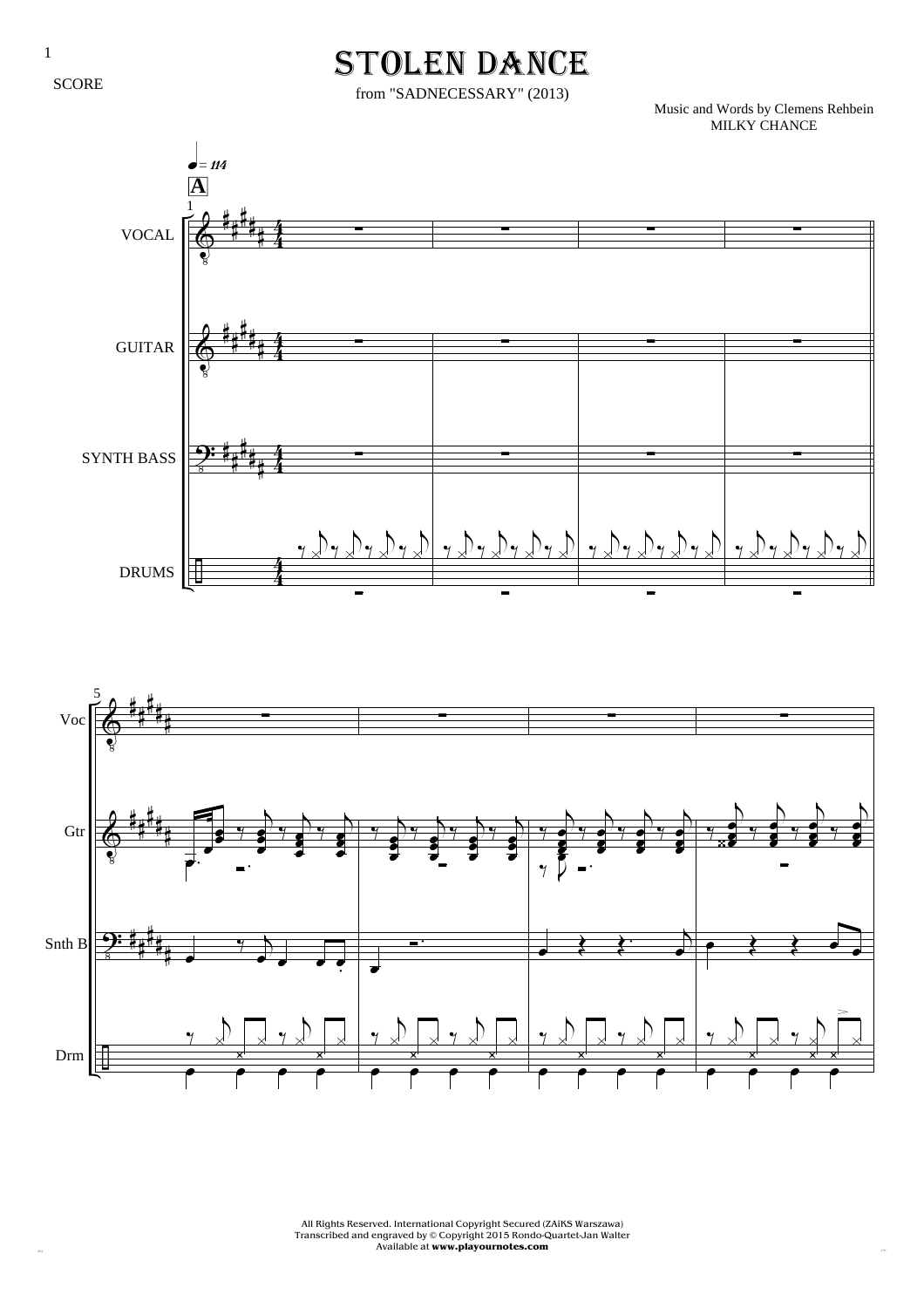



All Rights Reserved. International Copyright Secured (ZAiKS Warszawa) Transcribed and engraved by © Copyright 2015 Rondo-Quartet-Jan Walter Available at **www.playournotes.com** R.Q. J.W.